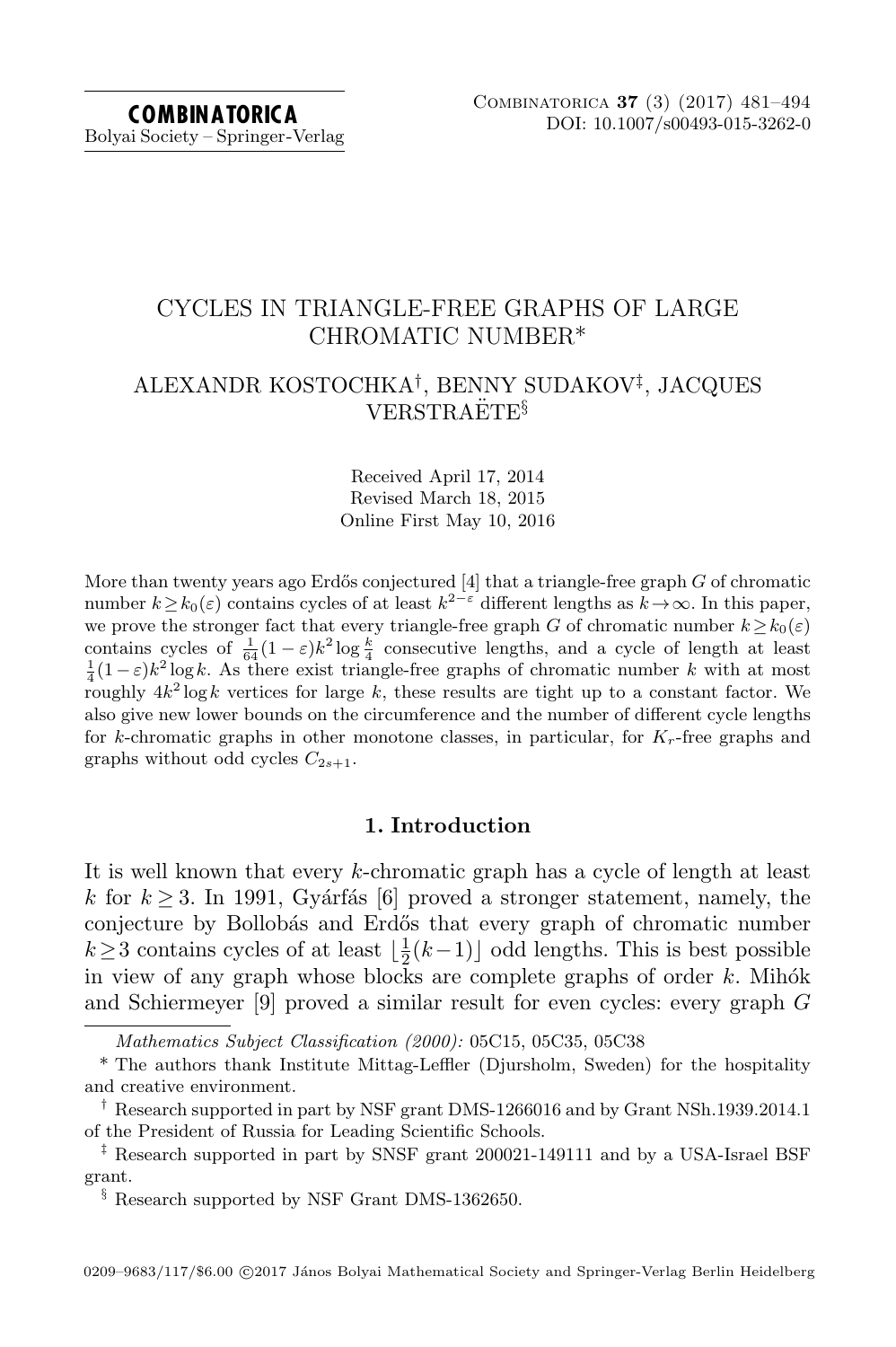of chromatic number  $k \geq 3$  contains cycles of at least  $\lfloor \frac{k}{2} \rfloor$  $\frac{k}{2}$ ]−1 even lengths. A consequence of the main result in [\[14\]](#page-13-3) is that a graph of chromatic number  $k \geq 3$  contains cycles of  $\lfloor \frac{1}{2} \rfloor$  $\frac{1}{2}(k-1)$  consecutive lengths. Erdős [\[4\]](#page-13-0) made the following conjecture:

<span id="page-1-0"></span>**Conjecture 1.** For every  $\varepsilon > 0$ , there exists  $k_0(\varepsilon)$  such that for  $k \geq k_0(\varepsilon)$ , every triangle-free k-chromatic graph contains more than  $k^{2-\epsilon}$  odd cycles of different lengths.

The second and third authors proved  $[12]$  that if G is a graph of average degree k and girth at least five, then G contains cycles of  $\Omega(k^2)$  consecutive even lengths, and in  $[13]$  it was shown that if an *n*-vertex graph of independence number at most  $\frac{n}{k}$  is triangle-free, then it contains cycles of  $\Omega(k^2 \log k)$ consecutive lengths.

### 1.1. Main result

<span id="page-1-1"></span>In this paper, we prove Conjecture [1](#page-1-0) in the following stronger form:

**Theorem 2.** For all  $\varepsilon > 0$ , there exists  $k_0(\varepsilon)$  such that for  $k \geq k_0(\varepsilon)$ , every triangle-free k-chromatic graph G contains a cycle of length at least 1  $\frac{1}{4}(1-\varepsilon)k^2\log k$  as well as cycles of at least  $\frac{1}{64}(1-\varepsilon)k^2\log\frac{k}{4}$  consecutive lengths.

Kim [\[8\]](#page-13-6) was the first to construct a triangle-free graph with chromatic number k and  $\Theta(k^2 \log k)$  vertices. Bohman and Keevash [\[2\]](#page-12-0) and Fiz Pontiveros, Griffiths and Morris [\[5\]](#page-13-7) independently constructed k-chromatic triangle-free graphs with at most  $(4+o(1))k^2 \log k$  vertices as  $k \to \infty$ , refining the earlier construction of Kim [\[8\]](#page-13-6). These constructions show that the bound in Theorem [2](#page-1-1) is tight up to a constant factor.

## 1.2. Monotone properties

Theorem [2](#page-1-1) is a special case of a more general theorem on monotone properties. A graph property is called monotone if it holds for all subgraphs of a graph which has this property, i.e., is preserved under deletion of edges and vertices. Throughout this section, let  $n_P(k)$  denote the smallest possible order of a k-chromatic graph in a monotone property  $P$ .

**Definition 1.1.** Let  $\alpha \geq 1$  and let  $f : [3,\infty) \to \mathbb{R}^+$ . Then f is  $\alpha$ -bounded if f is non-decreasing and whenever  $y \ge x \ge 3$ ,  $y^{\alpha} f(x) \ge x^{\alpha} f(y)$ .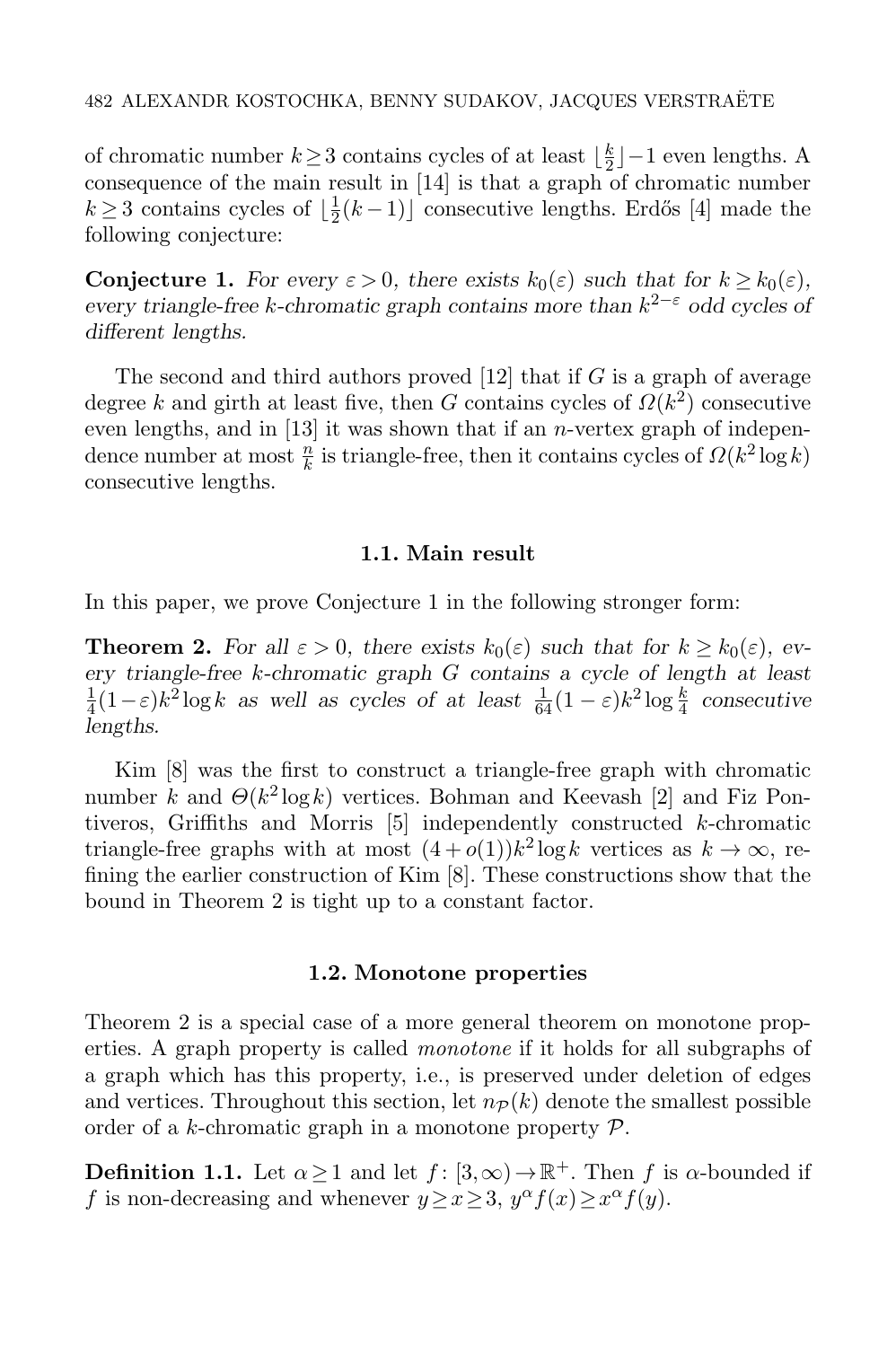For instance, any polynomial with positive coefficients is  $\alpha$ -bounded for some  $\alpha \geq 1$ . We stress that an  $\alpha$ -bounded function is required to be a nondecreasing positive real-valued function with domain  $(3,\infty)$ .

<span id="page-2-0"></span>**Theorem 3.** For all  $\varepsilon > 0$  and  $\alpha, m \ge 1$ , there exists  $k_1 = k_1(\varepsilon, \alpha, m)$  such that the following holds. If P is a monotone property of graphs with  $n_{\mathcal{P}}(k)$  $f(k)$  for  $k > m$  and some  $\alpha$ -bounded function f, then for  $k > k_1$ , every kchromatic graph  $G \in \mathcal{P}$  contains (i) a cycle of length at least  $(1-\varepsilon)f(k)$  and (*ii*) cycles of at least  $(1-\varepsilon)f(\frac{k}{4})$  $\frac{k}{4}$ ) consecutive lengths.

If  $n_P(k)$  itself is  $\alpha$ -bounded for some  $\alpha$ , then we obtain from Theorem [3](#page-2-0) a tight result that a k-chromatic graph in  $P$  contains a cycle of length asymptotic to  $n\mathcal{P}(k)$  as  $k \to \infty$ . But proving that  $n\mathcal{P}(k)$  is  $\alpha$ -bounded for some  $\alpha$  is probably difficult for many properties, and in the case  $\mathcal P$  is the property of F-free graphs, perhaps is as difficult as obtaining asymptotic formulas for certain Ramsey numbers. Even in the case of the property of triangle-free graphs, we have seen  $n_{\mathcal{P}}(k)$  is known only up to a constant factor. We remark that the proofs of Theorems [2](#page-1-1) and [3](#page-2-0) yield rather large values for  $k_0(\varepsilon)$  and  $k_1(\varepsilon,\alpha,m)$ ; we have not optimized them.

## 1.3. An application:  $K_r$ -free graphs

As an example of an application of Theorem [3,](#page-2-0) we consider the property  $\mathcal P$ of  $K_r$ -free graphs. A lower bound for the quantity  $n_{\mathcal{P}}(k)$  can be obtained by combining upper bounds for Ramsey numbers together with a lemma on colorings obtained by removing maximum independent sets – see Section [5.](#page-11-0) In particular, we shall obtain the following from Theorem [3:](#page-2-0)

<span id="page-2-1"></span>**Theorem 4.** If  $r, k \geq 3$  and G is a k-chromatic  $K_{r+1}$ -free graph, then G contains cycles of  $\Omega(k^{\frac{r}{r-1}})$  consecutive lengths as  $k \to \infty$ .

Theorem [4](#page-2-1) is derived from upper bounds on the Ramsey numbers  $r(K_r,K_t)$  combined with Theorem [3.](#page-2-0) In general, if for a graph F one has  $r(F, K_t) = O(t^a (\log t)^{-b})$  for some  $a > 1$  and  $b > 0$ , then any k-chromatic F-free graph has cycles of

$$
\varOmega\big(k^{\frac{a}{a-1}}(\log k)^{\frac{b}{a-1}}\big)
$$

consecutive lengths. We omit the technical details, since the ideas of the proof are identical to those used for Theorem [4.](#page-2-1) These technical details are presented in the proof of Theorem [2](#page-1-1) in Section [4,](#page-8-0) where  $F$  is a triangle (in which case  $a = 2$  and  $b = 1$ , and the same ideas can be used to slightly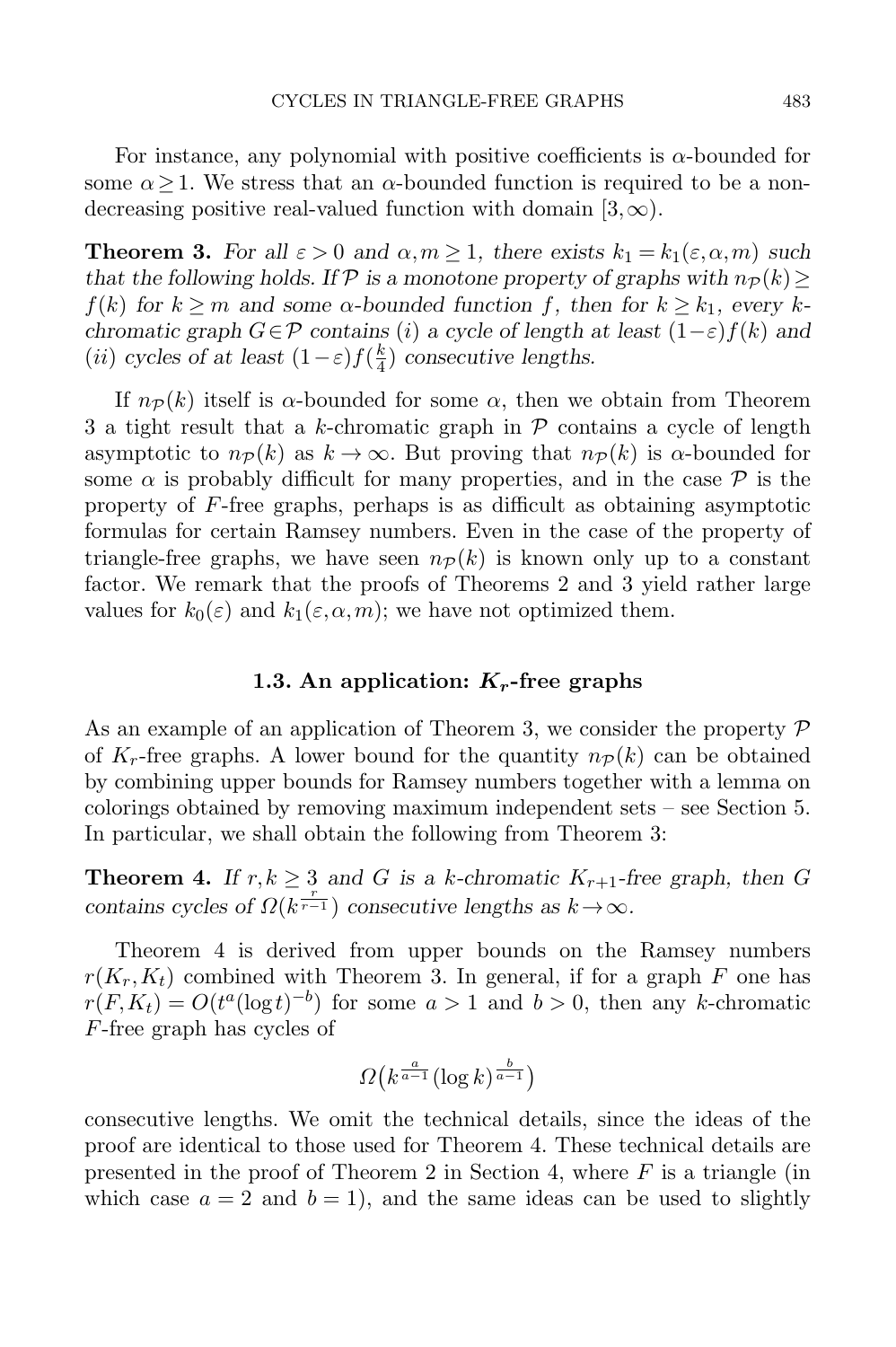improve the bound in Theorem [4](#page-2-1) by logarithmic factors using the bounds on  $r(K_s, K_t)$  by Ajtai, Komlós and Szemerédi [\[1\]](#page-12-1). Similarly, if  $C_\ell$  denotes the cycle of length  $\ell$ , then it is known that  $r(C_{2s+1}, K_t) = O(t^{1+1/s}(\log t)^{-1/s})$  – see [\[11\]](#page-13-8). This in turn provides cycles of  $\Omega(k^{s+1} \log k)$  consecutive lengths in any  $C_{2s+1}$ -free k-chromatic graph, extending Theorem [2.](#page-1-1)

Notation and terminology. For a graph  $G$ , let  $c(G)$  denote the length of a longest cycle in G and  $\chi(G)$  the chromatic number of G. Furthermore,  $|G|$  is the number of edges in G. If  $F \subset G$  and  $S \subset V(G)$ , let  $G[F]$  and  $G[S]$ respectively denote the subgraphs of  $G$  induced by  $V(F)$  and  $S$ . A chord of a cycle  $C$  in a graph is an edge of the graph joining two nonconsecutive vertices on the cycle. All logarithms in this paper are with the natural base.

Organization. In the next section, we present the lemmas which will be used to prove Theorem [3](#page-2-0) in Section 3. Then in Section [4,](#page-8-0) we apply Theorem [3](#page-2-0) to obtain the proof of Theorem [2.](#page-1-1) Theorem [4](#page-2-1) is proved in Section [5.](#page-11-0)

# 2. Lemmas

# 2.1. Vertex cuts in k-critical graphs

When a small vertex cut is removed from a k-critical graph, all the resulting components still have relatively high chromatic number:

<span id="page-3-1"></span>**Lemma 5.** Let G be a k-critical graph and let S be a vertex cut of G. Then for any component H of  $G-S$ ,  $\chi(H) \geq k-|S|$ .

**Proof.** If  $|S| + \chi(H) \leq k - 1$ , then a  $(k - 1)$ -coloring of  $G - H$  (existing by the criticality of G) can be extended to a  $(k-1)$ -coloring of G. П

# 2.2. Nearly 3-connected subgraphs

Our second lemma finds an almost 3-connected subgraph with high chromatic number in a graph with high chromatic number.

<span id="page-3-0"></span>**Lemma 6.** Let  $k \geq 4$ . For every k-chromatic graph G, there is a graph  $G^*$ and an edge  $e^* \in E(G^*)$  such that

(a)  $G^* - e^* \subset G$  and  $\chi(G^* - e^*) \geq k - 1$ . (b)  $G^*$  is 3-connected. (c)  $c(G^*) \leq c(G)$ .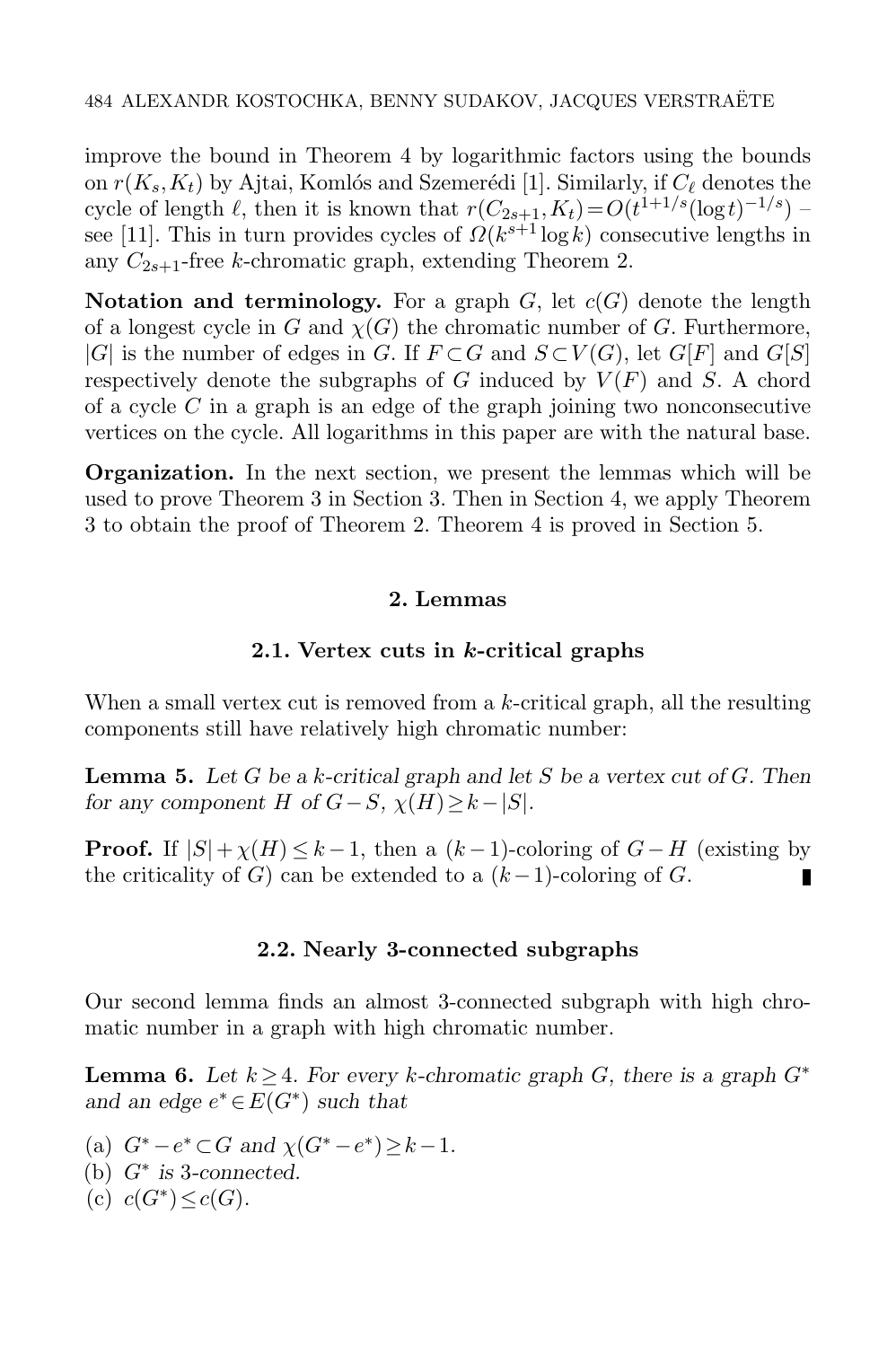**Proof.** Let G' be a k-critical subgraph of G. Then  $G'$  is 2-connected. If  $G'$  is 3-connected, then the lemma holds for  $G^* = G'$  with any  $e \in E(G')$  as  $e^*$ . So suppose  $G'$  is not 3-connected. Among all separating sets S in  $G'$  of size 2 and components F of  $G'-S$ , choose a pair  $(S, F)$  with the minimum  $|V(F)|$ . If  $S = \{u, v\}$ , then we let  $G^*$  be induced by  $V(F) \cup S$  plus the edge  $e^* = uv$ . We claim  $\chi(G^* - e^*) \geq k-1$ . Since G' is k-critical,  $G' - V(F)$  has a  $(k-1)$ coloring  $\varphi: V(G')\backslash V(F) \to \{1,2,\ldots,k-1\}$ . By renaming colors we can make  $\varphi(u) = k - 1$  and  $\varphi(v) \in \{1, k - 1\}$ . Suppose for a contradiction that there is a coloring  $\varphi^*: V(G^* - e^*) \to \{1, 2, ..., k-2\}$  of  $G^* - e^*$ . If  $\varphi(v) = k-1$ , then we let  $\varphi'(x) = \varphi(x)$  if  $x \in V(G') - V(F)$  and  $\varphi'(x) = \varphi^*(x)$  if  $x \in V(F)$ , and this  $\varphi'$  is a proper  $(k-1)$ -coloring of  $G'$ , a contradiction. Otherwise  $\varphi(v) = 1$ . Then we change the names of colors in  $\varphi^*$  so that  $\varphi^*(v) = 1$  and again let  $\varphi'(x) = \varphi(x)$  if  $x \in V(G') - V(F)$  and  $\varphi'(x) = \varphi^*(x)$  if  $x \in V(F)$ . Again we have a proper  $(k-1)$ -coloring of G'. This contradiction proves (a).

To prove (b), if  $G^*$  has a separating set S' with  $|S'| = 2$ , then, since  $uv \in E(G^*)$ , it is also a separating set in G and at least one component of  $G'-S'$  is strictly contained in F. This contradicts the choice of F and S.

For (c), let C be a cycle in  $G^*$  with  $|C|=c(G^*)$ . If  $e^*\notin E(C)$ , then C is also a cycle in G, and thus  $c(G) \geq |C| = c(G^*)$ . If  $e^* \in E(C)$  and  $G^* \neq G'$ , then we obtain a longer cycle C in G' by replacing  $e^*$  with a uv-path in  $G'-V(F)$ – note such a path exists since  $G'$  is 2-connected. This proves  $(c)$ . П

#### 2.3. Finding cycles of consecutive lengths

In this subsection we show how to go from longest cycles in graphs to cycles of many consecutive lengths. We will need the following result from [\[14\]](#page-13-3), which is also implicit in the paper of Bondy and Simonovits [\[3\]](#page-12-2):

<span id="page-4-0"></span>**Lemma 7 (Lemma 2 in [\[14\]](#page-13-3)).** Let H be a graph consisting of a cycle with a chord. Let  $(A, B)$  be a nontrivial partition of  $V(H)$ . Then H contains A, B-paths of every positive length less than  $|H|$ , unless H is bipartite with bipartition  $(A, B)$ .

The proof of the following lemma is similar to proofs given in  $[12,14]$  $[12,14]$ .

<span id="page-4-1"></span>**Lemma 8.** Let  $k \geq 4$  and Q be a monotone class of graphs. Let  $h(k, Q)$ denote the smallest possible length of a longest cycle in any k-chromatic graph in  $\mathcal{Q}$ . Then every 4k-chromatic graph in  $\mathcal{Q}$  contains cycles of at least  $h(k, Q)$  consecutive lengths.

**Proof.** Let F be a connected subgraph of  $G \in \mathcal{Q}$  with  $\chi(F) \geq 4k$ , and let T be a breadth-first search tree in  $F$ . Let  $L_i$  be the set of vertices at distance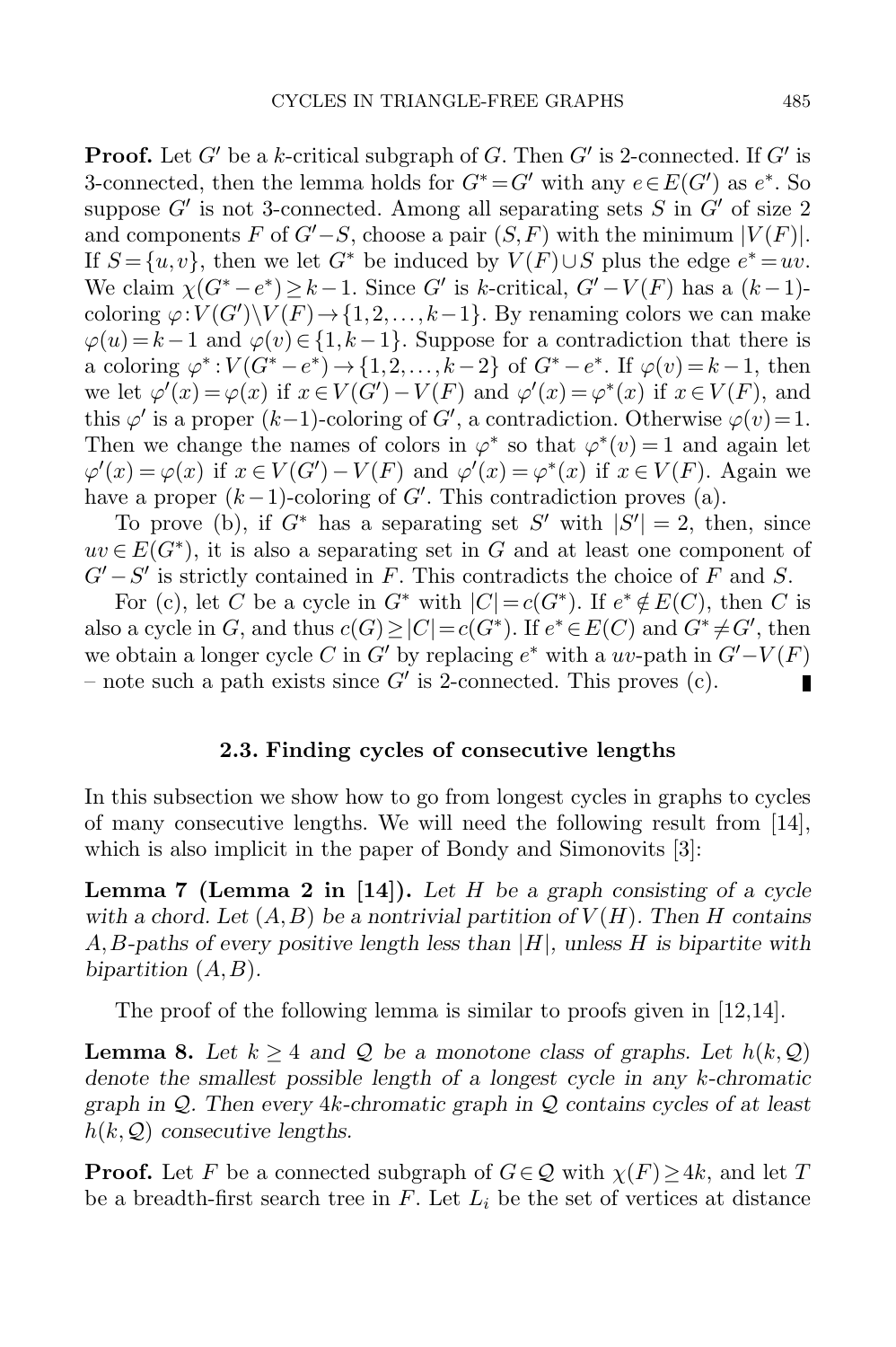exactly *i* from the root of T in F. Then for some *i*, graph  $H = F[L_i]$  has chromatic number at least  $2k$ . Let U be a breadth-first search tree in a component of H with chromatic number at least  $2k$  and let  $M_s$  be the set of vertices at distance exactly s from the root of  $U$  in  $H$ . Then for some s, graph  $J = H[M_s]$  has chromatic number at least k. Let  $J'$  be a k-critical subgraph of J.

Let  $P$  be a longest path in  $J'$ . Suppose the ends of  $P$  are  $x$  and  $y$ . Since  $J'$  is k-critical, it is 2-connected and has minimum degree at least  $k-1 \geq 3$ ; thus each of x and y has at least three neighbors on P. By definition,  $|P| \ge c(J') - 1 \ge h(k, Q) - 1$ . Moreover, if  $|P| = h(k, Q) - 1$ , then each longest cycle in the 2-connected  $J'$  is hamiltonian, thus in this case we may choose P as a part of this cycle, so that  $xy \in E(G)$ .

Define  $P' = P - x$  if P has an even length and  $xy \notin E(G)$ , and let  $P' = F$ otherwise. In both cases, P' is a path with at least one chord, and  $|P'| \geq$  $h(k, Q) - 1$ . By the definition of  $M_i$ , the tree U contains a path Q of even length connecting endpoints of  $P'$ , which is internally disjoint from  $P'$ . Then the cycle  $C = Q \cup P'$  has at least one chord. Moreover, either  $|C|$  is odd or it has a chord xy that together with Q forms an odd cycle. Also  $|C| \ge |P'| + 2 \ge$  $h(k, Q)+1$ . Let  $\ell := |C|$  and  $H' = G[C]$ . By construction,  $V(H') \subset L_i$ . Let T' be a minimal subtree of T whose set of leaves is  $V(H')$ . Then T' branches at its root. Let A be the set of leaves in some branch of T', and let  $B = V(H') \backslash A$ . Since  $H'$  has an odd cycle, it is not bipartite and therefore by Lemma [7,](#page-4-0) there exist paths  $P_1, P_2, \ldots, P_{\ell-1} \subset H'$  such that for all  $j = 1, \ldots, \ell - 1, P_j$  has length j and one end of  $P_j$  is in A and one end of  $P_j$  is in B. Also for each j, the ends of  $P_j$  are joined by a path  $Q_j$  of length  $2r$ , where r is the height of T' and  $Q_j$  and  $P_j$  are internally disjoint. Therefore,  $P_j \cup Q_j$  is a cycle of length  $2r+j$  for  $j = 1, 2, \ldots, \ell-1$ , as required.

#### 2.4. Lemmas on  $\alpha$ -bounded functions

<span id="page-5-0"></span>The following technical lemma is required for the proof of Theorem [3.](#page-2-0)

**Lemma 9.** Let  $\alpha, x_0 \geq 1$ , and let f be  $\alpha$ -bounded. Then the function

$$
g(x) = \frac{xf(x)}{x + f(x_0)}.
$$

is  $(\alpha + 1)$ -bounded,  $g(x) \leq x$  for  $x \in [3, x_0]$ , and  $g(x) \leq f(x)$  for all  $x \in [3, \infty)$ .

**Proof.** By definition,  $g(x) \leq f(x)$  for  $x \in [3,\infty)$  and  $g(x) \leq x$  for  $x \in [3,x_0]$ . Also, since f is non-decreasing and positive on  $(3,\infty)$ , g is non-decreasing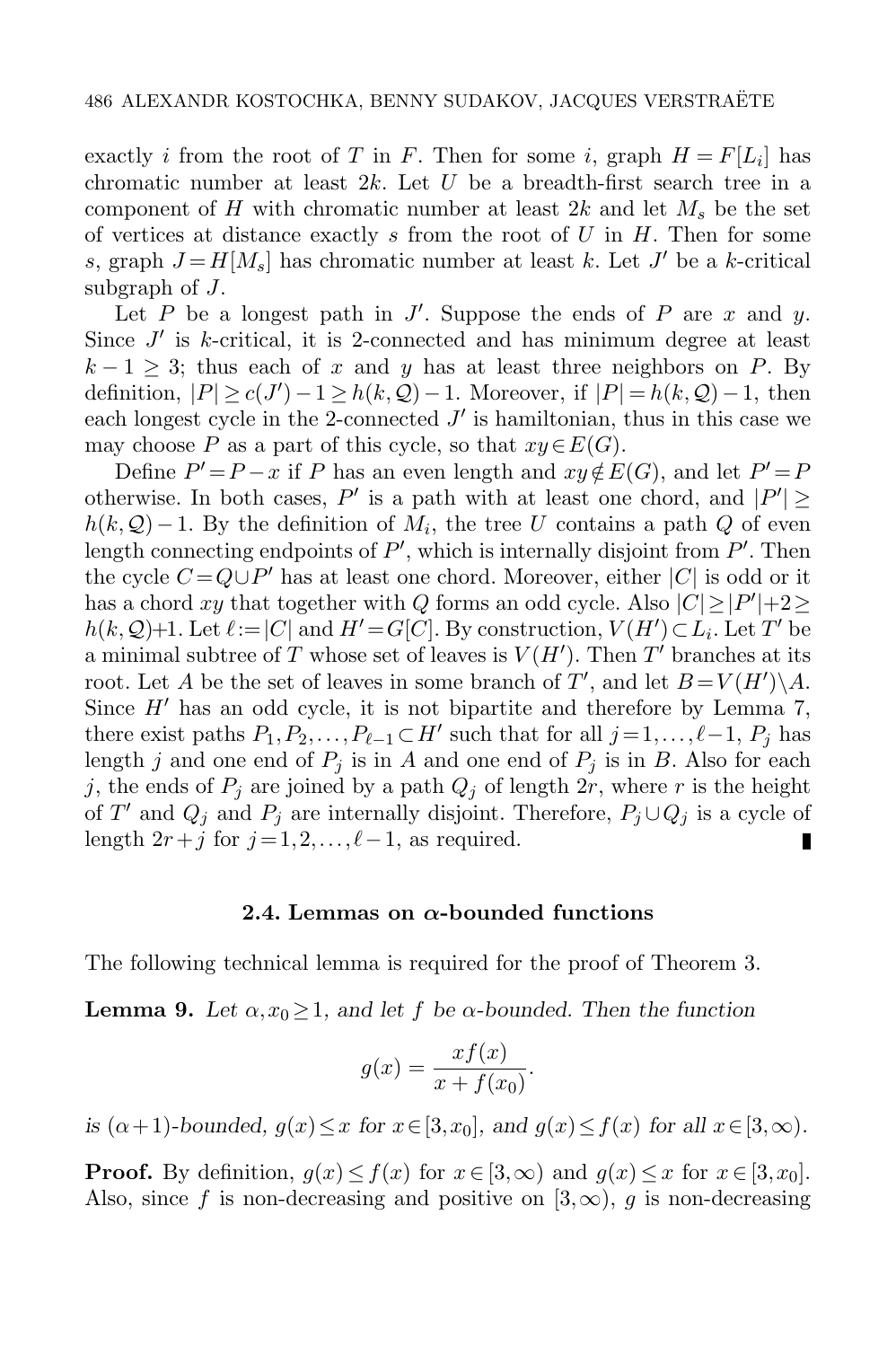on [3,∞). It remains to check that g is  $(\alpha+1)$ -bounded. For  $y \ge x \ge 3$ , using that  $y^{\alpha} f(x) \geq x^{\alpha} f(y)$ , we find

$$
y^{\alpha+1}g(x) = \frac{y^{\alpha+1}xf(x)}{x+f(x_0)} \ge \frac{x^{\alpha+1}yf(y)}{x+f(x_0)} \ge x^{\alpha+1}g(y).
$$

Therefore g is  $(\alpha+1)$ -bounded.

We shall also need the following for the proof of Theorem [2.](#page-1-1)

<span id="page-6-0"></span>**Lemma 10.** Let  $c > 0$  and  $f(x) = cx^2 \log x$  for  $x \ge 3$ . Then f is 3-bounded.

**Proof.** The function  $f$  is positive and non-decreasing, so one only has to check  $y^3 f(x) \ge x^3 f(y)$  whenever  $y \ge x \ge 3$ . This follows from  $y \log x \ge x \log y$ for  $y \ge x \ge 3$ , since the function  $\frac{y}{\log y}$  is increasing for  $y \ge 3$ . П

## 3. Proof of Theorem [3](#page-2-0)

It is enough to prove Theorem [3](#page-2-0) for all  $\varepsilon < \frac{1}{2}$ . Let  $\beta = \alpha + 1$ ,  $\eta = \frac{\varepsilon}{2}$  $rac{\varepsilon}{2}$  and  $x_0 = \max\{2m, (\frac{8\beta}{n})\}$  $(\frac{3\beta}{\eta})^{\beta+1}$ . Define  $k_1 = k_1(\varepsilon,\alpha,m) = \frac{8}{\varepsilon} f(x_0)$ . Let  $g = \frac{xf(x)}{x+f(x_0)}$  $\frac{xf(x)}{x+f(x_0)}$  be the  $\beta$ -bounded function in Lemma [9.](#page-5-0) We prove the following claim:

**Claim.** For  $k \geq 3$ , every k-chromatic graph  $G \in \mathcal{P}$  has a cycle of length at least  $(1-\eta)q(k)$ .

Once this claim is proved, Theorem [3\(](#page-2-0)i) follows since for  $k \geq \frac{1}{4}$  $\frac{1}{4}k_1 \geq \frac{2}{\varepsilon}$  $\frac{2}{\varepsilon}f(x_0),$ 

$$
(1 - \eta)g(k) = (1 - \frac{\varepsilon}{2})\frac{kf(k)}{k + f(x_0)} \ge (1 - \frac{\varepsilon}{2})\frac{kf(k)}{k + \frac{\varepsilon}{2}k} \ge (1 - \varepsilon)f(k),
$$

as required. Also, if  $k \geq k_1$ , then by Lemma [8](#page-4-1) every k-chromatic graph in P contains cycles of at least  $(1 - \eta)g(\frac{k}{4})$  $\frac{k}{4}) \geq (1-\varepsilon)f(\frac{k}{4})$  $\frac{k}{4}$ ) consecutive lengths, which gives Theorem [3\(](#page-2-0)ii). This shows Theorem [3](#page-2-0) follows from the claim with  $k_1(\varepsilon,\alpha,m) = \frac{8}{\varepsilon} f(x_0)$ .

We prove the claim by induction on k. For  $3 \leq k \leq x_0, g(k) \leq k$  from Lemma [9.](#page-5-0) In that case  $G$ , contains a k-critical subgraph which has minimum degree at least k−1 and therefore also a cycle of length at least k. This proves the claim for  $3 \leq k \leq x_0$ . Now suppose  $k > x_0$ . Let  $G^*$  be the graph obtained from G in Lemma [6.](#page-3-0) By Lemma  $6(c)$ , it is sufficient to show that  $G^*$  has a cycle of length at least  $(1 - \eta)g(k)$ . Let C be a longest cycle in  $G^* - e^*$ . By induction,  $|C| \ge (1 - \eta)g(k - 1)$ . Let  $G_1 = G^*[C]$  and  $\chi_1 = \chi(G_1)$ , and let  $G_2 = G^* - V(G_1) - e^*$  and  $\chi_2 := \chi(G_2)$ . Note that  $\chi_2 \geq k - 1 - \chi_1$ . Take  $C'$  to be a longest cycle in  $G_2$ . Let L be a minimum vertex set covering all paths

п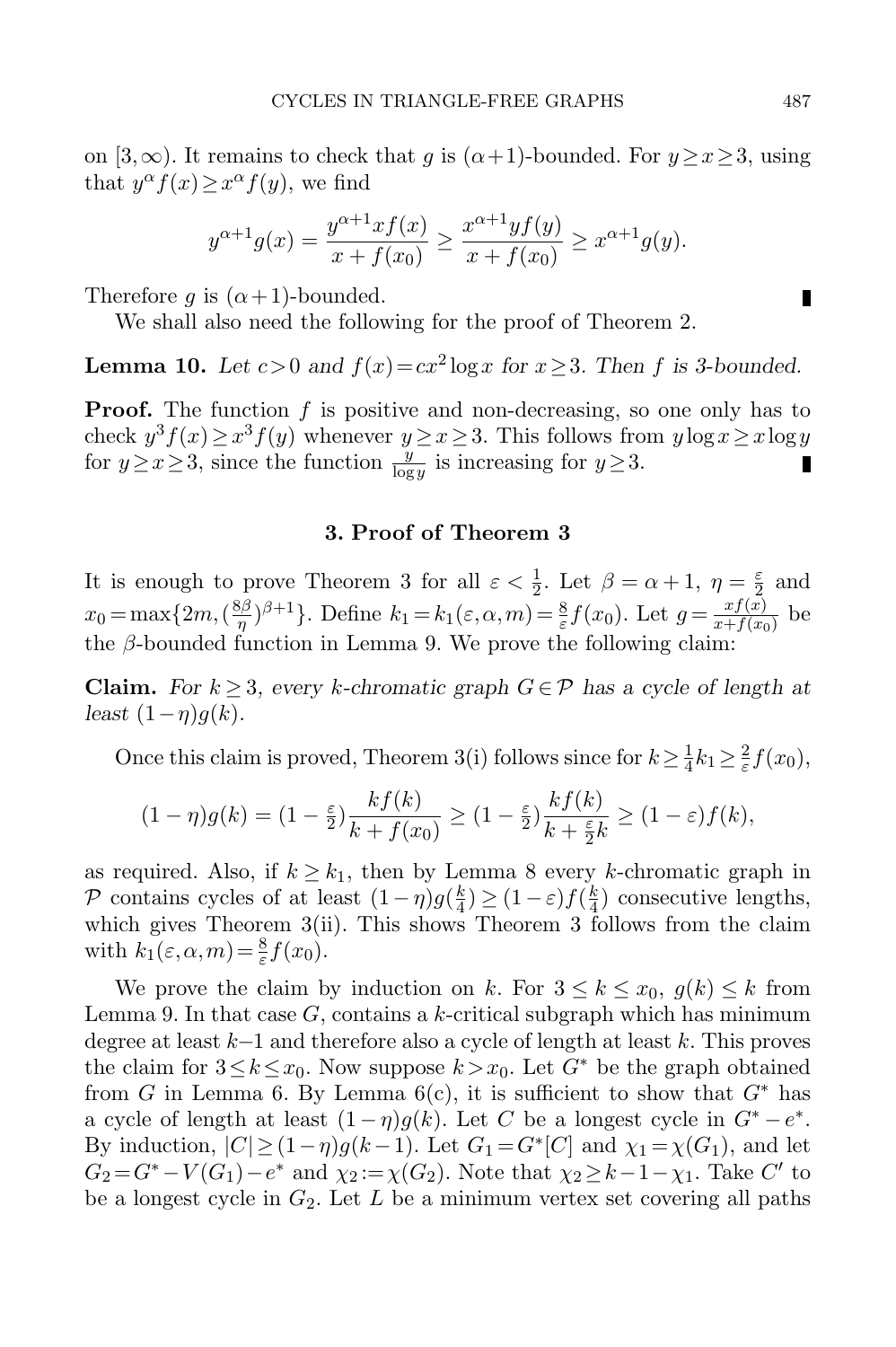from C to C'. Either L separates  $C'-L$  from  $C-L$  or  $L=V(C')$ . Let  $|L|=\ell$ . By Menger's Theorem,  $G^*$  has  $\ell$  vertex-disjoint paths  $P_1,P_2,\ldots,P_\ell$  between C and  $C'$  – note  $\ell \geq 3$ , as  $G^*$  is 3-connected. Let  $H = \bigcup_{i=1}^{\ell} P_i \cup C \cup C'$ . We find a cycle  $C^* \subset H$  with

(1) 
$$
|C^*| \ge \frac{\ell-1}{\ell}|C| + \frac{1}{2}|C'|.
$$

To see this, first note that two of the paths, say  $P_i$  and  $P_j$ , contain ends at distance at most  $\frac{1}{\ell}|C|$  on C, and now  $P_i \cup P_j \cup C \cup C'$  contains a cycle  $C^*$  of length at least

<span id="page-7-1"></span><span id="page-7-0"></span>
$$
\frac{\ell-1}{\ell}|C| + \frac{1}{2}|C'| + |P_i| + |P_j| \ge \frac{\ell-1}{\ell}|C| + \frac{1}{2}|C'|.
$$

At the same time,  $H$  contains a cycle  $C^{**}$  with

(2) 
$$
|C^{**}| \ge \frac{2}{3}(|C| + |C'|).
$$

This follows from the fact that there exist three cycles that together cover every edge of  $P_1 \cup P_2 \cup P_3 \cup C \cup C'$  exactly twice, namely, each of the three cycles contains two of the paths  $P_1, P_2, P_3$  as well as both endpoints of the third path. Therefore the sum of the lengths of those cycles is at least  $2|C|+2|C'|$ , so one of those cycles has length at least  $\frac{2}{3}(|C|+|C'|)$ . Now we complete the proof of the claim in three cases. In each case we find a cycle of length at least  $(1-\eta)g(k)$ .

Case 1.  $\chi_1 \geq (1 - \frac{\eta}{\beta})$  $\frac{\eta}{\beta}$ )k. Then  $\chi_1 \ge (1 - \eta)k \ge \frac{k}{2} \ge \frac{x_0}{2} \ge m \ge 3$ , which implies  $n \in \mathcal{P}(\chi_1) \ge f(\chi_1)$ . Recall  $\alpha \ge 1$  and  $\beta = \alpha + 1 > 1$ . Since  $\eta \le \frac{1}{2} < \beta$ , we have  $(1-\frac{\eta}{\beta})$  $\frac{\eta}{\beta}$ )<sup> $\alpha$ </sup> $\geq$ 1- $\frac{\eta}{\beta}$  $\geq$ 1- $\eta$ . Since f is  $\alpha$ -bounded,

$$
|C| \ge n_{\mathcal{P}}(\chi_1) \ge f(\chi_1) \ge (1 - \frac{\eta}{\beta})^{\alpha} f(k) \ge (1 - \eta) f(k) \ge (1 - \eta) g(k).
$$

Case 2.  $\chi_1 < (1 - \frac{\eta}{\beta})$  $\frac{\eta}{\beta}$ )k and  $\chi_2 \geq (1 - \frac{1}{4\beta})$  $\frac{1}{4\beta}$ )k. Since  $\chi_2 \geq 3$  and g is  $\beta$ -bounded,

 $g(\chi_2) \geq (1 - \frac{1}{4n})$  $\frac{1}{4\beta}$ )<sup> $\beta$ </sup> $g(k) \geq \frac{3}{4}$  $\frac{3}{4}g(k)$  and  $g(k-1) \geq \left(\frac{k-1}{k}\right)$  $(\frac{-1}{k})^{\beta} g(k) \geq (1 - \frac{\beta}{k})$  $\frac{\beta}{k}$ )g(k). Since, by induction,  $|C| \ge (1 - \eta)g(k - 1)$  and  $|C'| \ge (1 - \eta)g(\chi_2)$ , we obtain from  $(2)$ :

$$
|C^{**}| \ge \frac{2}{3}(1-\eta)g(k-1) + \frac{2}{3}(1-\eta)g(\chi_2)
$$
  
 
$$
\ge \frac{2}{3}(1-\eta)(1-\frac{\beta}{k})g(k) + \frac{1}{2}(1-\eta)g(k).
$$

Since  $k > x_0 \geq (\frac{8\beta}{n})$  $(\frac{3\beta}{\eta})^{\beta+1} > \frac{8\beta}{\eta}$  $\frac{3\beta}{\eta}$ , we have  $\frac{\beta}{k} < \eta/8 < \frac{1}{4}$  $\frac{1}{4}$  and therefore  $|C^{**}| > (1-\eta)g(k) \cdot (\frac{2}{3})$  $\frac{2}{3}(1-\eta)+\frac{1}{2}) > (1-\eta)g(k).$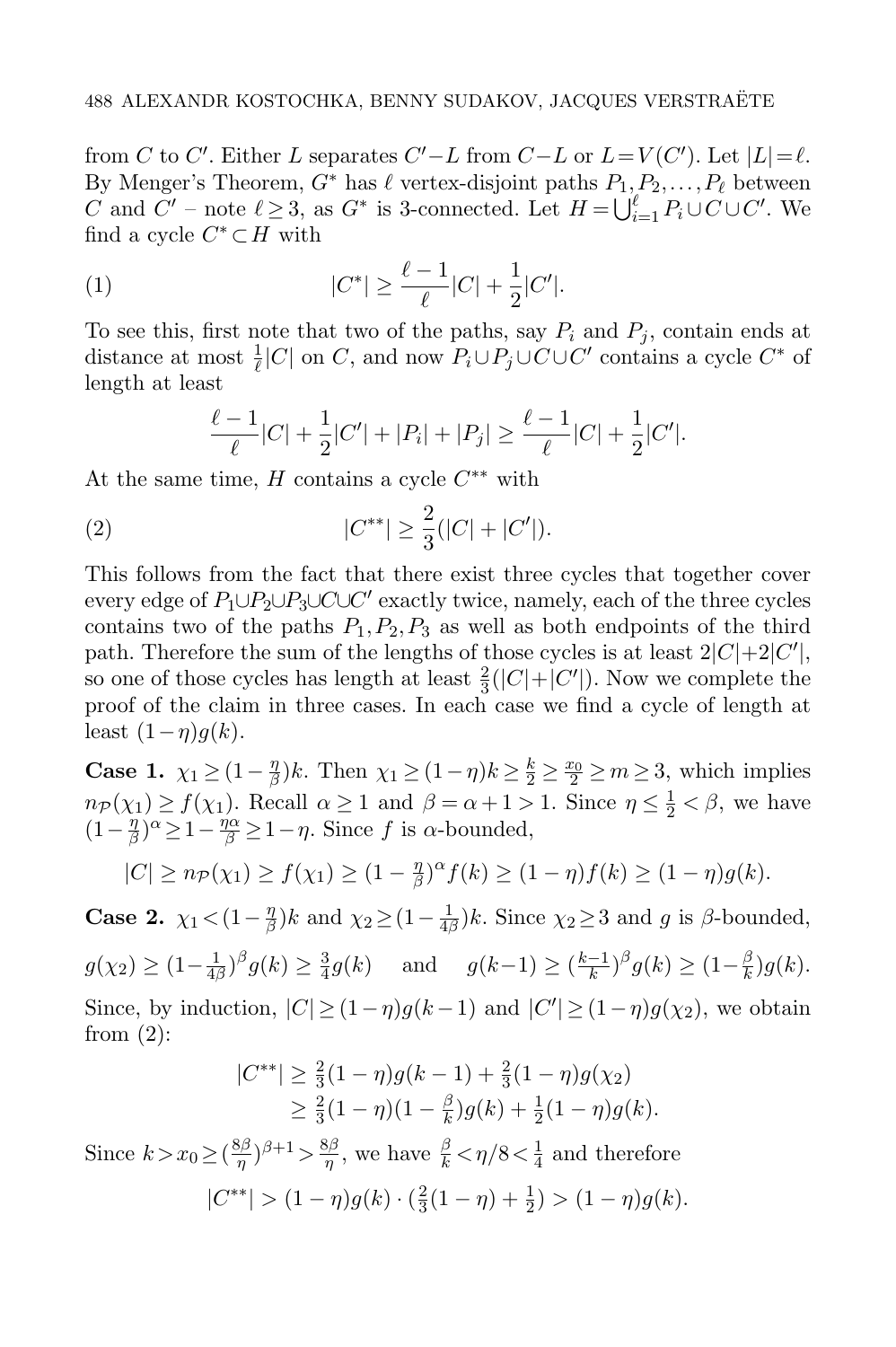Case 3.  $\chi_1 < (1 - \frac{\eta}{\beta})$  $\frac{\eta}{\beta}$ )k and  $\chi_2 < (1 - \frac{1}{4k})$  $\frac{1}{4\beta}$ )k. Then since  $k > x_0 > \frac{8\beta}{\eta}$  $rac{3p}{\eta}$  (as we explained above),

$$
\chi_2 \ge k - 1 - \chi_1 > k - 1 - (1 - \frac{\eta}{\beta})k = \frac{\eta}{\beta}k - 1 > \frac{\eta}{2\beta}k - 1 + \frac{\eta}{2\beta}k > \frac{\eta}{2\beta}k \ge 3.
$$

Since every  $\chi_2$ -chromatic graph contains a cycle of length at least  $\chi_2$ , we have that  $|C'| \geq \chi_2$ . If  $L = V(C')$ , then  $\ell = |C'| \geq \chi_2 > \frac{\eta_2}{2\ell}$  $\frac{\eta}{2\beta}k$ . Otherwise, by Lemma [5,](#page-3-1)  $\chi_2 \geq k - \min\{\chi_1, \ell\} - 1$ . Since  $k > x_0$ ,  $k > \frac{8\beta}{\eta}$  and  $\eta < \frac{1}{2}$ . Therefore

$$
\ell > k - \chi_2 - 1 > k - (1 - \frac{1}{4\beta})k - 1 = \frac{k}{4\beta} - 1 > \frac{\eta}{8\beta}k - 1 + \frac{\eta}{8\beta}k > \frac{\eta}{8\beta}k.
$$

In all cases we have verified  $\ell > \frac{\eta}{8\beta}k$ . Since g is  $\beta$ -bounded,

$$
g(\chi_2) \ge g(\frac{\eta}{2\beta}k) \ge (\frac{\eta}{2\beta})^{\beta}g(k)
$$
 and  $g(k-1) \ge (\frac{k-1}{k})^{\beta}g(k)$ .

By [\(1\)](#page-7-1), and recalling  $|C| \ge (1 - \eta)g(k-1)$  and  $|C'| \ge g(\chi_2)$ ,

$$
|C^*| \ge \frac{\ell - 1}{\ell} (1 - \eta) g(k - 1) + \frac{1}{2} g(\chi_2)
$$
  
\n
$$
\ge (1 - \eta) g(k) \cdot (\frac{\ell - 1}{\ell} (\frac{k - 1}{k})^{\beta} + \frac{1}{2} (\frac{\eta}{2\beta})^{\beta})
$$
  
\n
$$
\ge (1 - \eta) g(k) \cdot (1 - \frac{\beta}{k} - \frac{1}{\ell} + \frac{1}{2} (\frac{\eta}{2\beta})^{\beta}).
$$

Since  $k > x_0 \geq (\frac{8\beta}{n})$  $(\frac{\beta\beta}{\eta})^{\beta+1}$  and  $\ell > \frac{\eta}{8\beta}k$  and  $\beta > 1$ ,

 $\frac{\beta}{k}<\beta\!\cdot\!(\frac{\eta}{8}$  $\frac{\eta}{8\beta})^{\beta+1} \leq \frac{\eta}{8}$  $rac{\eta}{8} \cdot \left(\frac{\eta}{2\beta}\right)$  $\frac{\eta}{2\beta})^{\beta} < \frac{1}{8}$  $rac{1}{8} \cdot \left(\frac{\eta}{2\mu}\right)$  $(\frac{\eta}{2\beta})^{\beta}$  and  $\frac{1}{\ell} < \frac{8\beta}{\eta}$  $\frac{3\beta}{\eta}\cdot\frac{1}{k}<(\frac{\eta}{8k}$  $\frac{\eta}{8\beta})^{\beta} \leq \frac{1}{4}$  $\frac{1}{4} \cdot \left( \frac{\eta}{2 \pi} \right)$  $\frac{\eta}{2\beta})^{\beta}$ .

This shows

$$
|C^*| > (1 - \eta)g(k) \cdot (1 - \frac{1}{8}(\frac{\eta}{2\beta})^{\beta} - \frac{1}{4}(\frac{\eta}{2\beta})^{\beta} + \frac{1}{2}(\frac{\eta}{2\beta})^{\beta}) \ge (1 - \eta)g(k).
$$

This completes the proof of Theorem [3.](#page-2-0)

## 4. Proof of Theorem [2](#page-1-1)

<span id="page-8-0"></span>Throughout this section,  $0 < \delta < 1$ . For the proof of Theorem [2,](#page-1-1) we use Theorem [3](#page-2-0) with a specific choice of the  $\alpha$ -bounded function  $f(x)$ , namely

$$
f(x) = \frac{1}{4}(1 - \delta)x^2 \log x.
$$

П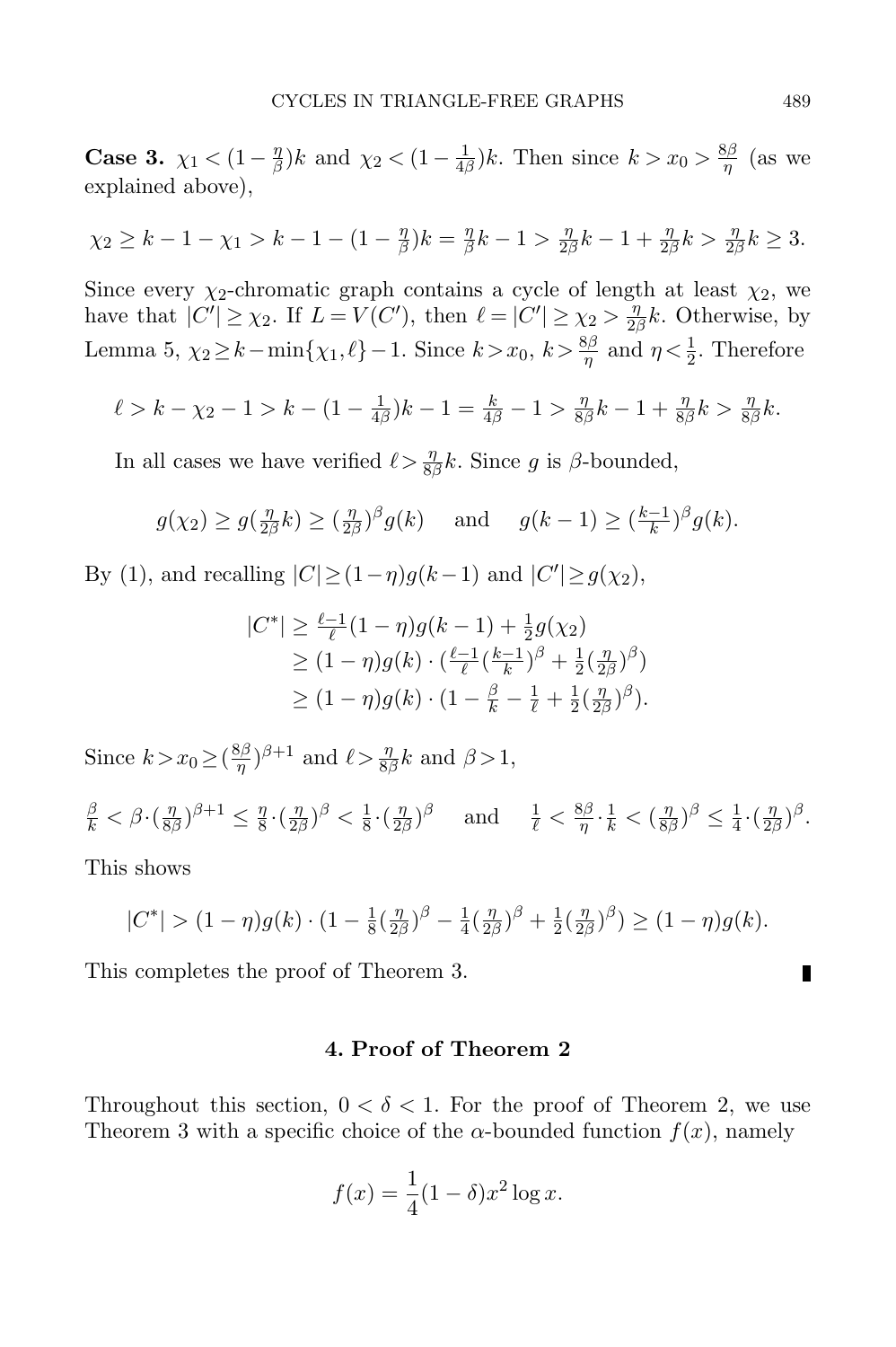### 4.1. The number of vertices in k-chromatic triangle-free graphs

Let  $\alpha(G)$  denote the independence number of a graph G. Shearer [\[10\]](#page-13-9) showed that for each  $d > 1$  and every *n*-vertex triangle-free graph G with average degree d,

<span id="page-9-0"></span>
$$
\alpha(G) \ge \frac{d \log d - d + 1}{(d-1)^2} n \ge \frac{\log d - 1}{d} n.
$$

Since function  $h(d) = \frac{\log d - 1}{d}$  is decreasing for  $d > e$ , we obtain the following.

**Lemma 11.** Let  $d > e$  and let G be an *n*-vertex triangle-free graph of average degree at most d. Then

(3) 
$$
\alpha(G) > n \frac{\log(\frac{d}{e})}{d}.
$$

This implies the following simple fact.

<span id="page-9-1"></span>**Lemma 12.** Let  $\varphi(x) = (\frac{1}{2}x\log e x)^{1/2}$ . If G is an *n*-vertex triangle-free graph and  $n \geq e^{2e^3}$ , then  $\alpha(G) \geq \varphi(n)$ .

**Proof.** If  $n \ge e^{2e^3}$ , then  $\varphi(n) > e(en)^{1/2}$ . Suppose  $\alpha(G) < \varphi(n)$ . Since G is triangle-free, the neighborhood of each vertex is an independent set, so  $\Delta(G) \leq \alpha(G) < \varphi(n)$ . Since  $e(en)^{1/2} < \varphi(n) < (\frac{1}{2})$  $\frac{1}{2}n\log en)^{1/2}$ , by [\(3\)](#page-9-0),

$$
\varphi(n) > \alpha(G) > n \frac{\log(\frac{\varphi(n)}{e})}{\varphi(n)} > n \frac{\log(en)^{1/2}}{\varphi(n)} \ge \varphi(n),
$$

a contradiction.

To find a lower bound on the number of vertices of a triangle-free kchromatic graph, we require a lemma of Jensen and Toft [\[7\]](#page-13-10) (they took  $s=2$ , but their proof works for each positive integer s):

<span id="page-9-2"></span>**Lemma 13** ([\[7\]](#page-13-10), Problem 7.3). Let  $s \ge 1$  and let  $\psi$ :  $(s, \infty) \to (0, \infty)$  be a positive continuous non-decreasing function. Let  $\mathcal P$  be a monotone class of graphs such that  $\alpha(G) \geq \psi(|V(G)|)$  for every  $G \in \mathcal{P}$  with  $|V(G)| \geq s$ . Then for every such G with  $|V(G)| = n \geq s$ ,

$$
\chi(G)\leq s+\int_s^n\frac{1}{\psi(x)}dx.
$$

<span id="page-9-3"></span>**Proposition 14.** For  $0 < \delta < 1$ , there exists  $k_2(\delta)$  such that whenever  $k \ge k_2(\delta)$ , every k-chromatic triangle-free graph has at least  $\frac{1}{4}(1-\delta)k^2 \log k$ vertices.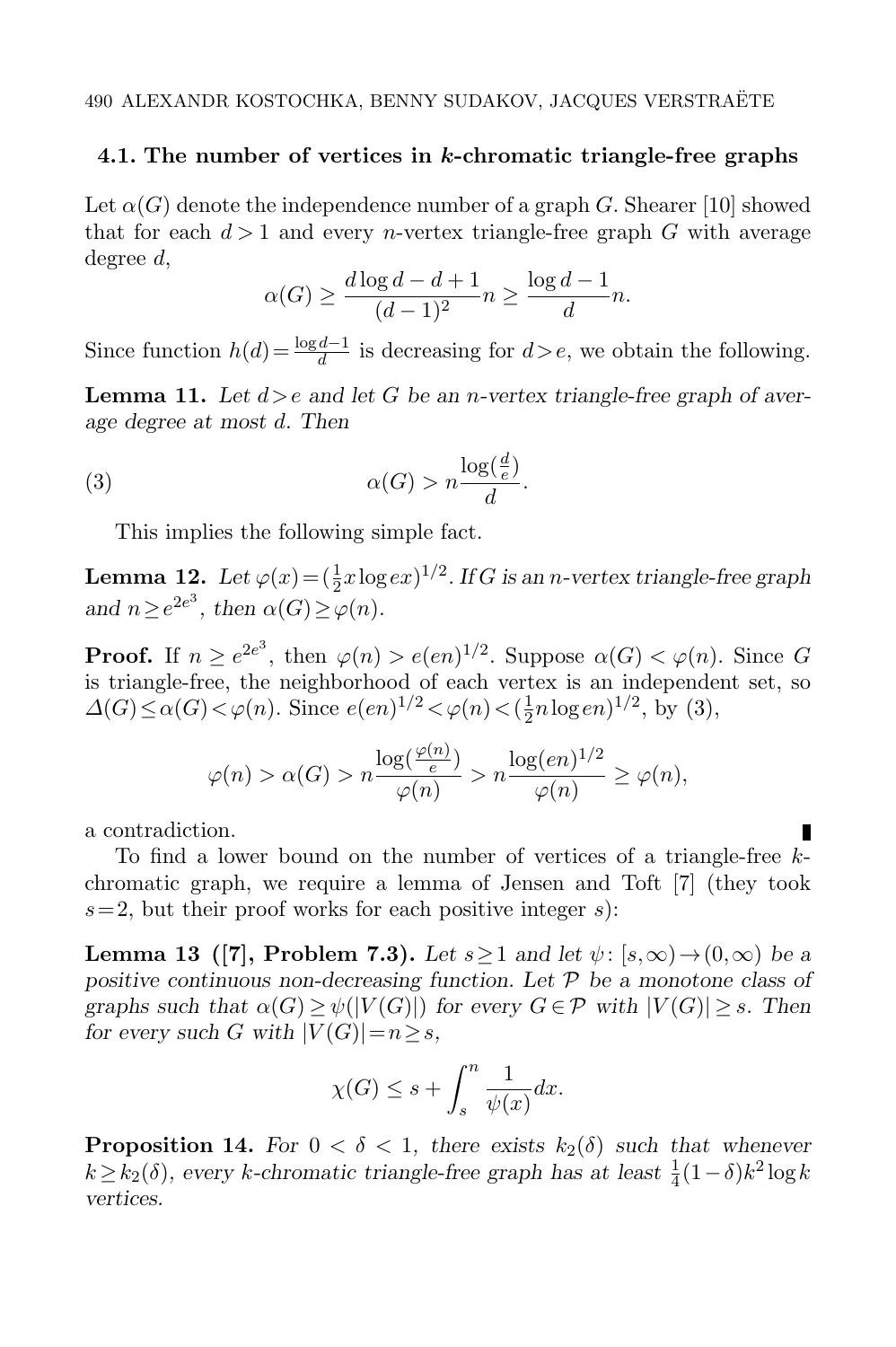**Proof.** For  $x \ge 2$ , define  $\gamma(x) = \frac{1}{2} - \frac{1}{2 \log x}$  $\frac{1}{2 \log e x}$ . Then  $0 < \gamma(x) < 1/2$  for  $x \ge 2$ . Let G be a k-chromatic triangle-free n-vertex graph. We apply the preceding lemma with  $\psi(x) = \varphi(x) = (\frac{1}{2}x \log x)^{1/2}$  supplied by Lemma [12.](#page-9-1) It is enough to prove the lemma only for  $\delta < 0.04$ . So we assume below that

(4) 
$$
0 < \delta < 0.04 \text{ and let } s = \left[e^{4/\delta}\right].
$$

Since  $\gamma(s) \leq \gamma(x)$  for  $x \geq s$ , if  $n \geq s$ , then Lemma [13](#page-9-2) gives:

<span id="page-10-2"></span>
$$
\chi(G) \le s + \sqrt{2} \int_s^n (x \log e x)^{-1/2} dx = s + \frac{\sqrt{2}}{\gamma(s)} \int_s^n (x \log e x)^{-1/2} \gamma(s) dx
$$
  
 
$$
\le s + \frac{\sqrt{2}}{\gamma(s)} \int_s^n (x \log e x)^{-1/2} \gamma(x) dx.
$$

An antiderivative for the integrand is exactly  $x^{1/2}(\log e x)^{-1/2}$ , and therefore

<span id="page-10-0"></span>(5) 
$$
k = \chi(G) \leq s + \frac{\sqrt{2}}{\gamma(s)} n^{1/2} (\log en)^{-1/2}.
$$

Moving s from the right-hand side to the lefthand side of  $(5)$ , multiplying both parts by  $\gamma(s)/\sqrt{2}$ , and taking squares, we get

.

.

<span id="page-10-1"></span>(6) 
$$
\frac{1}{2}\gamma(s)^2(k-s)^2 \le \frac{n}{\log(en)}
$$

For any  $n,m \geq 1$ , the inequality  $n/\log(en) \geq m$  implies  $n \geq m \log(em)$ . Therefore, [\(6\)](#page-10-1) yields

<span id="page-10-3"></span>(7) 
$$
n \ge \frac{1}{2}\gamma(s)^2(k-s)^2\log\left(\frac{e}{2}\gamma(s)^2(k-s)^2\right) > \gamma(s)^2(k-s)^2\log\left(\gamma(s)(k-s)\right).
$$

By [\(4\)](#page-10-2) and the definition of  $\gamma(x)$ ,

<span id="page-10-4"></span>
$$
\gamma(s) \ge \gamma(e^{4/\delta}) = \frac{1}{2} - \frac{1}{2 \log e^{4/\delta}} = \frac{1}{2} \left( 1 - \frac{\delta}{4} \right) > 0.49.
$$

From this and [\(7\)](#page-10-3) we derive

(8) 
$$
n > \frac{1}{4} \left( 1 - \frac{\delta}{4} \right)^2 (k - s)^2 \log \left( 0.49(k - s) \right).
$$

Let  $k_2 = k_2(\delta) := e^{10/\delta}$ . By [\(4\)](#page-10-2),  $k_2 > e^{5/\delta} s > e^{100} s$ . Then for  $k \geq k_2(\delta)$ ,  $k-s \geq k-k_2/e^{100} > 0.99k$ , and thus [\(8\)](#page-10-4) yields

<span id="page-10-5"></span>(9)  

$$
n > \frac{1}{4} \left( 1 - \frac{\delta}{4} \right)^2 (k^2 - 2ks) \log \left( \frac{k}{e} \right)
$$

$$
= \left( \frac{1 - \delta}{4} k^2 \log k \right) \frac{(1 - \delta/4)^2}{1 - \delta} \left( \frac{k - 2s}{k} \right) \left( \frac{\log \frac{k}{e}}{\log k} \right)
$$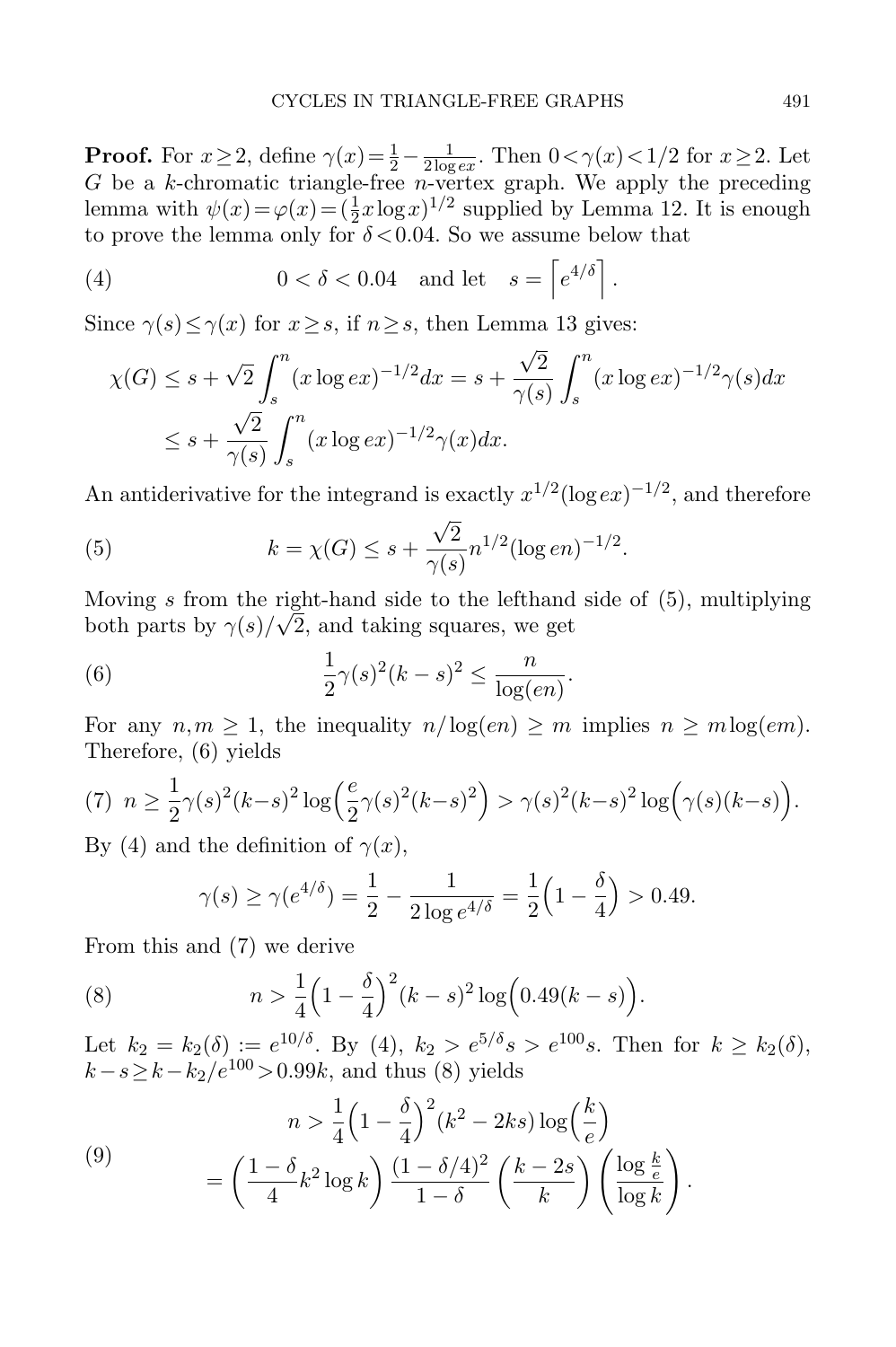Let  $F(k, s, \delta) = \frac{(1 - \delta/4)^2}{1 - \delta} \left(\frac{k - 2s}{k}\right)$  $\frac{-2s}{k}$ )  $\left(\frac{\log \frac{k}{e}}{\log k}\right)$  (it forms a part of the right hand side in [\(9\)](#page-10-5)). We will finish the proof by showing that  $F(k, s, \delta) \geq 1$ .

Observe that for  $k \ge k_2$ ,  $\frac{\log k/e}{\log k} = 1 - \frac{1}{\log k}$  $\frac{1}{\log k_2} \geq 1 - \frac{\delta}{10}$  and

$$
\frac{k-2s}{k} \ge 1 - \frac{2s}{k_2} \ge 1 - \frac{3e^{4/\delta}}{e^{10/\delta}} \ge 1 - \frac{3}{e^{6/\delta}} > 1 - 3\left(\frac{\delta}{6}\right)^2 > 1 - \frac{\delta}{10}
$$

.

П

Thus, since  $\frac{(1-\delta/4)^2}{1-\delta} > 1 + \frac{\delta}{2}$ ,

$$
F(k, s, \delta) \ge \left(1 + \frac{\delta}{2}\right) \left(1 - \frac{\delta}{10}\right) \left(1 - \frac{\delta}{10}\right) > 1,
$$

as claimed.

Proof of Theorem [2.](#page-1-1) We will derive Theorem [2](#page-1-1) from Theorem [3.](#page-2-0) By Proposition [14,](#page-9-3) with  $\delta = \frac{1}{2}$  $\frac{1}{2}\varepsilon$ , for  $k \geq m := k_2(\delta)$ , every triangle-free kchromatic graph G has at least  $\frac{1}{4}(1-\delta)k^2\log k$  vertices. Then  $f(x) =$  $\frac{1}{4}(1-\delta)x^2\log x$  is 3-bounded, by Lemma [10.](#page-6-0) By Theorem [3,](#page-2-0) (with  $\alpha=3$  $\alpha$ <sub>4</sub>(1 °  $\beta$ ),  $\alpha$  log<sub>a</sub> is  $\beta$  bounded, by Eemma 10. By Theorem 9, (while  $\alpha = \beta$ ) and  $\varepsilon = \delta$ ),  $\beta$  contains a cycle of length at least  $(1-\delta)f(k)$  as well as cycles of at least  $(1-\delta) f(\frac{k}{4})$  $\frac{k}{4}$ ) consecutive lengths, provided  $k \ge k_0(\varepsilon) := k_1(\delta, \alpha, m)$ . Since

$$
(1 - \delta) f(k) = \frac{1}{4} (1 - \delta)^2 k^2 \log k \ge \frac{1}{4} (1 - 2\delta) k^2 \log k = \frac{1}{4} (1 - \varepsilon) k^2 \log k
$$

a cycle of length at least  $\frac{1}{4}(1-\varepsilon)k^2\log k$  is obtained when  $k \ge k_0(\varepsilon)$ , as required for Theorem [2.](#page-1-1) Similarly, we obtain cycles of at least  $(1-\delta)f(\frac{k}{4})$  $\frac{k}{4}) \geq$  $\frac{1}{64}(1-\varepsilon)k^2\log\frac{k}{4}$  consecutive lengths. This completes the proof. П

## 5. Proof of Theorem [4](#page-2-1)

<span id="page-11-1"></span><span id="page-11-0"></span>**Lemma 15.** Let  $r \geq 3$  and G be a K<sub>r</sub>-free n-vertex graph. Then  $\alpha(G) \geq$  $n^{1/(r-1)}-1$ .

<span id="page-11-2"></span>**Proof.** If  $r \geq 3$  and  $n \leq 2^{r-1}$ , then  $n^{1/(r-1)}-1 \leq 1$ , so the claim holds. Let  $n >$  $2^{r-1}$ . If  $r=3$ , either  $\Delta(G) \geq n^{1/2}$  or the graph is greedily  $\lfloor n^{1/2} \rfloor + 1$ -colorable. Since vertex neighborhoods in a triangle-free graph are independent sets, either case gives an independent set of size at least  $n^{1/2}-1$ . For  $r > 3$ , either the graph has a vertex v of degree at least  $d \geq n^{(r-2)/(r-1)}$ , or the graph is  $n^{1-1/(r-1)}+1$ -colorable. In the latter case, the largest color class is an independent set of size at least  $n^{1/(r-1)}-1$ . In the former case, since the neighborhood of v induces a  $K_{r-1}$ -free graph, by induction it contains an independent set of size at least  $d^{1/(r-2)} - 1 \geq n^{1/(r-1)} - 1$ , as required. П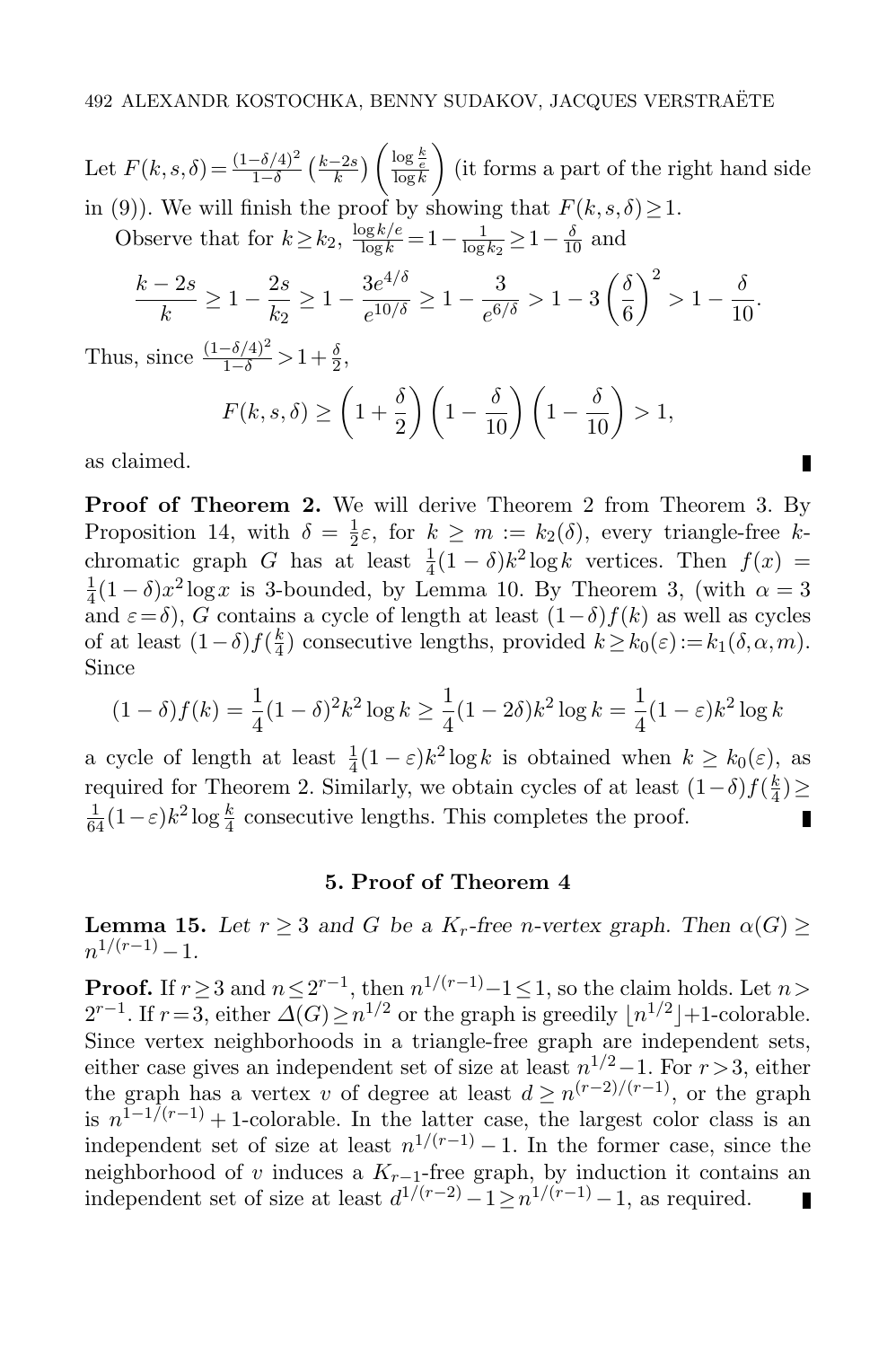**Lemma 16.** Let  $r \geq 3$  and G be a  $K_r$ -free *n*-vertex graph. Then

$$
\chi(G) < 4n^{1-1/(r-1)}.
$$

**Proof.** The function  $f(x) = \max\{1, x^{1/(r-1)} - 1\}$  is positive continuous and non-decreasing. Since each nontrivial graph has an independent set of size 1, by Lemmas [13](#page-9-2) and [15,](#page-11-1)

$$
\chi(G) \le 1 + \int_1^n \frac{1}{f(x)} dx \le 1 + \int_1^n \frac{2}{x^{1/(r-1)}} dx < 4n^{1-1/(r-1)}.
$$

**Proof of Theorem [4.](#page-2-1)** Let G be an n-vertex  $K_{r+1}$ -free graph with  $\chi(G)$ =  $k \ge 3$ . By Lemma [16,](#page-11-2)  $k < 4n^{1-\frac{1}{r}}$ , so  $n \ge (\frac{k}{4})^{\frac{r}{r-1}} := f(k)$ . Since f is  $\frac{r}{r-1}$ bounded, the proof is complete by Theorem [3](#page-2-0) with  $P$  being the property of  $K_{r+1}$ -free graphs.

### 6. Concluding remarks

• In this paper, we have shown that the length of a longest cycle and the length of a longest interval of lengths of cycles in  $k$ -chromatic graphs  $G$  are large when  $G$  lacks certain subgraphs. In particular, when  $G$  has no triangles, this yields a proof of Conjecture 1 (in a stronger form). We believe that the following holds.

**Conjecture 17.** Let G be a k-chromatic triangle-free graph and let  $n_k$  be the minimum number of vertices in a k-chromatic triangle-free graph. Then G contains a cycle of length at least  $n_k - o(n_k)$ .

• If Shearer's bound [\[10\]](#page-13-9) is asymptotically tight, i.e.,  $n_k \sim \frac{1}{4}$  $\frac{1}{4}k^2 \log k,$ then the lower bound on the length of the longest cycle in any  $k$ -chromatic triangle-free graph in Theorem [2](#page-1-1) would be asymptotically tight.

Acknowledgment. We thank the referees for the helpful comments.

#### References

- <span id="page-12-1"></span>[1] M. AJTAI, J. KOMLÓS and E. SZEMERÉDI: A note on Ramsey numbers, J. Combin. Theory Ser. A 29 (1980), 354–360.
- <span id="page-12-0"></span>[2] T. Bohman and P. Keevash: Dynamic concentration of the triangle-free process, <http://arxiv.org/abs/1302.5963>.
- <span id="page-12-2"></span>[3] J. A. BONDY and M. SIMONOVITS: Cycles of even length in graphs, J. Combin. Theory Ser. B 16 (1974), 97–105.